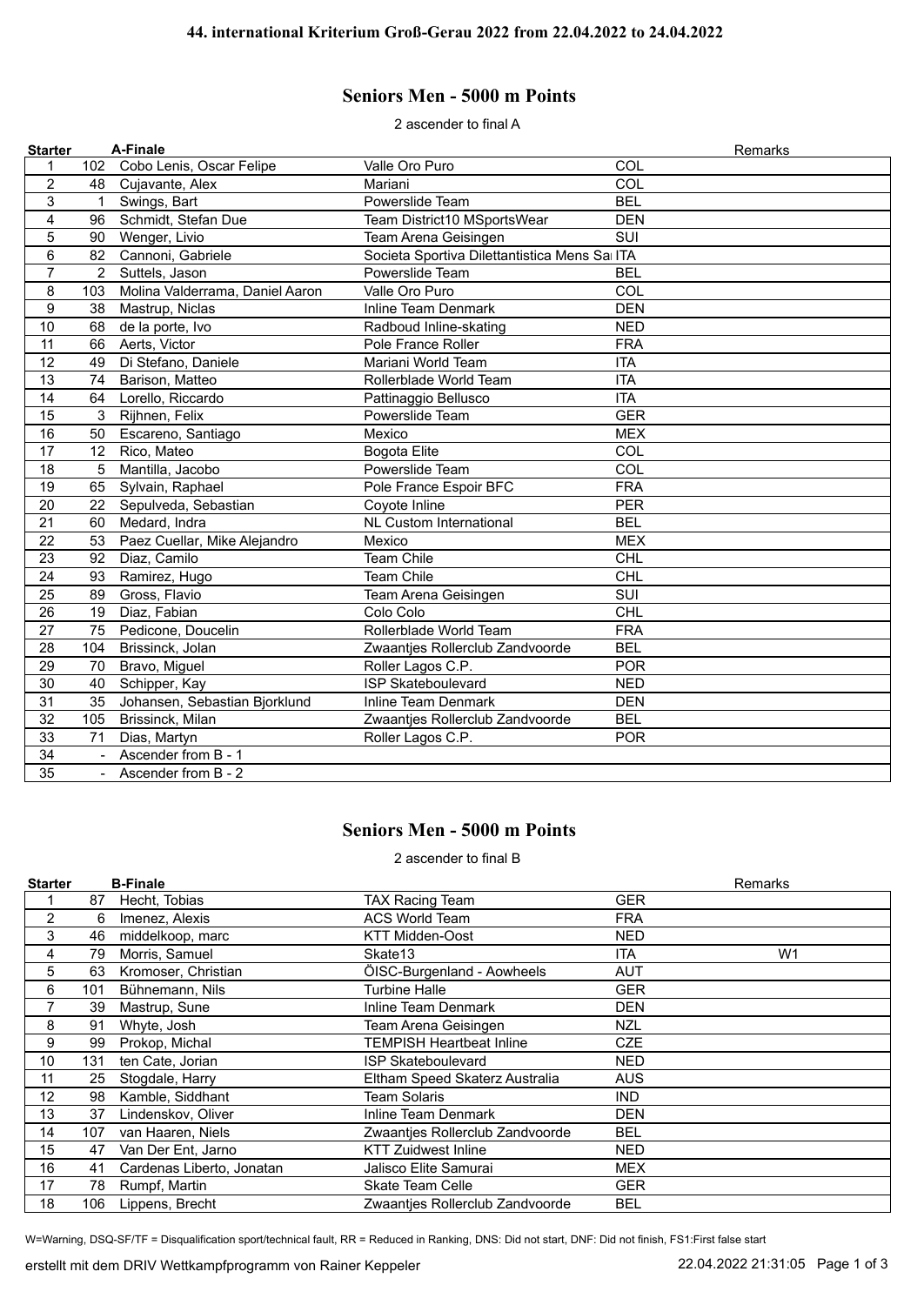| 19 | 15  | Royer, Clement              | <b>BOUGUENAIS</b>                  | <b>FRA</b> |
|----|-----|-----------------------------|------------------------------------|------------|
| 20 | 32  | Pasquarella, Michael        | GTC2022 Simmons Team Florida       | <b>USA</b> |
| 21 | 27  | Röhrich, Florian            | <b>ERSG Darmstadt</b>              | <b>GER</b> |
| 22 | 34  | Johansen, Nikolai Bjorklund | Inline Team Denmark                | <b>DEN</b> |
| 23 | 67  | Berkhout, Daan              | Radboud Inline-skating             | <b>NED</b> |
| 24 | 86  | Fischer, Nils               | <b>TAX Racing Team</b>             | <b>GER</b> |
| 25 | 9   | Simon, Pierre               | Asphalte Roller Rixheim Wittenheim | <b>FRA</b> |
| 26 | 100 | Mammen, Lorenz              | <b>TSuGV Großbettlingen</b>        | <b>GER</b> |
| 27 | 72  | Lecomte, Kyle               | Roller Provence Mediterranee       | <b>FRA</b> |
| 28 | 18  | Figueiredo, Pedro           | Club Sport Maritimo                | <b>POR</b> |
| 29 | 43  | Stam, Maik                  | KTT noord-west                     | <b>NED</b> |
| 30 | 21  | Ramirez, Alexander          | Coyote Inline                      | <b>PER</b> |
| 31 | 36  | Jorgensen, Meik Heise       | Inline Team Denmark                | <b>DEN</b> |
| 32 | 10  | Daza, Emiliano              | Atlas                              | ARG        |
| 33 | 110 | Van Oost, Thomas            | KTT noord-west                     | NED.       |
| 34 |     | Ascender from C - 1         |                                    |            |
| 35 |     | - Ascender from C - 2       |                                    |            |

## **Seniors Men - 5000 m Points**

2 ascender to final C

| <b>Starter</b>   |                | <b>C-Finale</b>                     |                                    | Remarks    |
|------------------|----------------|-------------------------------------|------------------------------------|------------|
| $\mathbf{1}$     |                | 14 Lehnertz, Timo                   | <b>BONT Skate</b>                  | <b>GER</b> |
| $\overline{c}$   | 45             | Malecek, Erik                       | <b>KSBM Praha</b>                  | CZE        |
| 3                | 23             | Sanchez Piquero, Daniel             | CPV EL PRAT                        | <b>ESP</b> |
| $\overline{4}$   | 76             | Gross, Leandro                      | <b>RSC Liestal</b>                 | SUI        |
| 5                | 42             | Paez, Pedro Jose                    | Jalisco Elite Samurai              | <b>MEX</b> |
| $\,6$            | $\overline{7}$ | Ridolfi, Thomas                     | <b>AM Sports</b>                   | <b>FRA</b> |
| $\overline{7}$   | 8              | Monnier, Loan                       | Asphalte Roller Rixheim Wittenheim | <b>FRA</b> |
| 8                | 77             | Werner, Erik Willy                  | RSV Blau-Weiß Gera                 | <b>GER</b> |
| $\boldsymbol{9}$ | 80             | Ball, Bobby                         | Skate13 Racing Team                | <b>GBR</b> |
| 10               | 31             | Ghazali, Gibran                     | GTC2022 LondonSkaters              | <b>USA</b> |
| $\overline{11}$  | 17             | Morell, David                       | Ciudad del Turia                   | <b>ESP</b> |
| $\overline{12}$  | 73             | Sivilier, Yvan                      | Team Arena Geisingen               | <b>FRA</b> |
| 13               | 108            | Muthiani Ssendegeyo, Geofrey        | Sprint Skating Club Kenya          | <b>KEN</b> |
| $\overline{14}$  | 61             | Villegas Ceballos, Steven           | <b>NL Custom International</b>     | COL        |
| $\overline{15}$  | 26             | Fonseca, Miguel                     | Equipo bogota                      | COL        |
| 16               | 16             | Verdugo, Ricardo                    | Team Chile                         | <b>CHL</b> |
| 17               | 84             | Albrecht, Simon                     | <b>Takino Germany</b>              | <b>GER</b> |
| $\overline{18}$  | 59             | Fernandez, loseba                   | <b>NL Custom International</b>     | <b>ESP</b> |
| 19               | 33             | Bigler, Simon                       | Inline Team Denmark                | <b>DEN</b> |
| $\overline{20}$  | 58             | Estrada Vallecilla, Edwin Alexander | NL Custom International            | COL        |
| $\overline{21}$  | 81             | Nijenhuis, Glenn                    | <b>ISP Skateboulevard</b>          | <b>NED</b> |
| 22               | 20             | Morales Parra, Jeremias Anto        | Colo Colo                          | <b>CHL</b> |
| 23               | 69             | Meijer, Bas                         | Radboud Inline-skating             | <b>NED</b> |
| $\overline{24}$  | 88             | Acosta, Camilo                      | Team Arena Geisingen               | COL        |
| 25               | 29             | Llop, Nil                           | Federacio Catalana Esports Hivern  | <b>ESP</b> |
| 26               | 4              | Mende, Jan Martin                   | Powerslide Team                    | <b>GER</b> |
| $\overline{27}$  | 13             | Beelen, Robbe                       | <b>RSC HEVERLEE</b>                | <b>BEL</b> |
| 28               | 85             | Pucklitzsch, Ron                    | Takino Germany                     | <b>GER</b> |
| 29               | 24             | Kwant, Remon                        | DoubleFF                           | <b>NED</b> |
| 30               | 52             | Martinez, Jorge                     | Mexico                             | <b>MEX</b> |
| 31               | 62             | Zapata Martinez, Daniel             | NL Custom International            | COL        |
| 32               | 30             | Saraza, Simon                       | <b>Grandes Paisas</b>              | <b>COL</b> |
| 33               | 109            | Mututa Mwanthi, Andrew              | Sprint Skating Club Kenya          | <b>KEN</b> |
| 34               | 56             | Ramali, Etienne                     | <b>NL Custom</b>                   | <b>GER</b> |
| 35               | 28             | Barbera, Stephane                   | Federacio Catalana Esports Hivern  | <b>ESP</b> |
| 36               | 51             | Garcia, Edgar                       | Mexico                             | <b>MEX</b> |
| 37               | 95             | Silva, Lucas                        | <b>Team Chile</b>                  | <b>CHL</b> |
| 38               | 97             | Guzman, Jhoan                       | Team Junk                          | <b>ESP</b> |
| 39               | 11             | Tapias Guzman, David Santiago       | <b>AVIVAS</b>                      | COL        |
| 40               | 54             | De Souza, Elton                     | <b>MX Takino MPC</b>               | <b>FRA</b> |
| 41               | 94             | Silva, Emanuelle                    | <b>Team Chile</b>                  | CHL        |
| $\overline{42}$  | 44             | Hempenius, Jelmar                   | <b>KNSB Talent Team Noord</b>      | <b>NED</b> |
| 43               | 57             | Causil Rojas, Pedro Armando         | <b>NL Custom International</b>     | COL        |

W=Warning, DSQ-SF/TF = Disqualification sport/technical fault, RR = Reduced in Ranking, DNS: Did not start, DNF: Did not finish, FS1:First false start